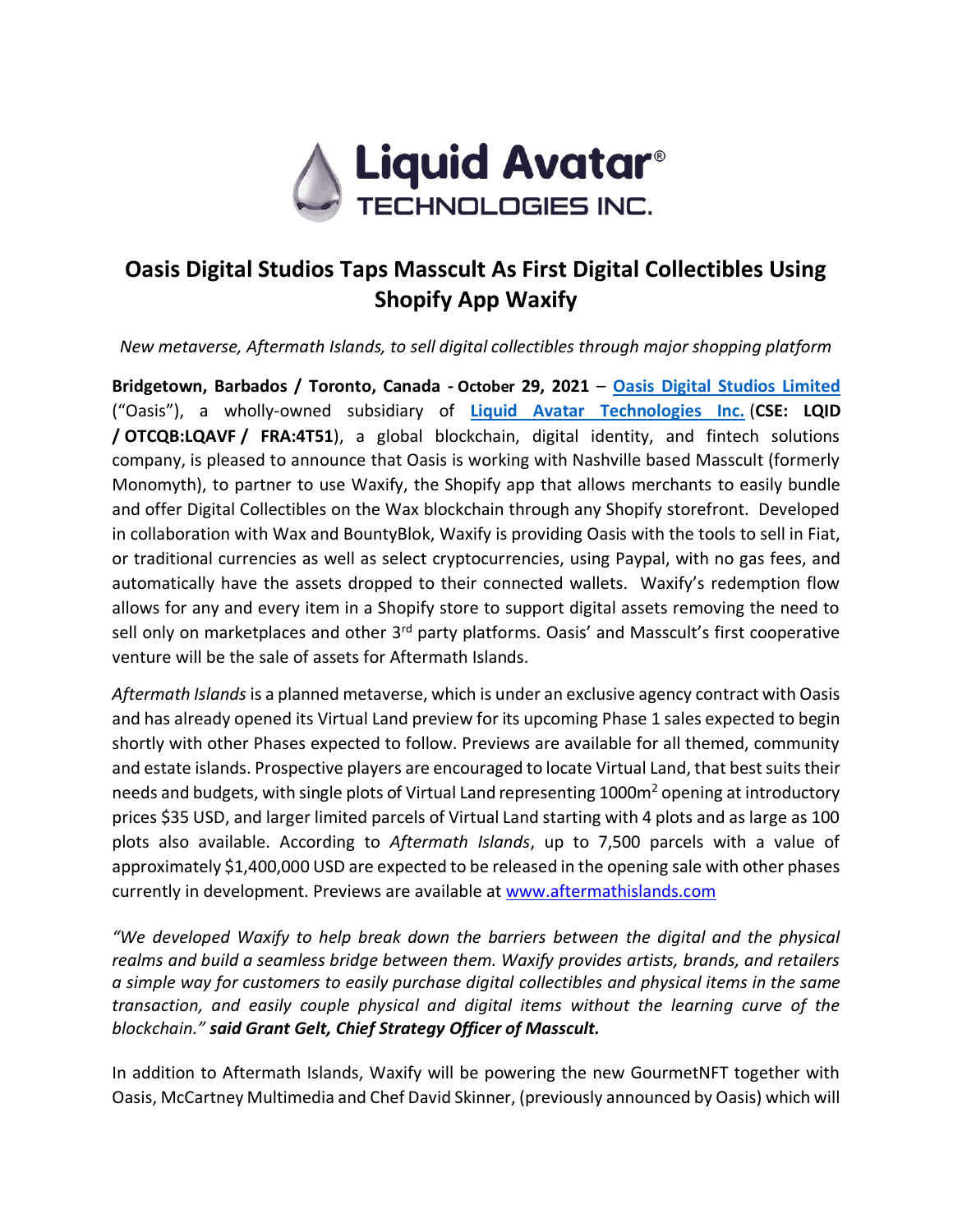allow NFT holders to access exclusive recipes and tutorials from some of the biggest restaurateurs in the world along with recipes from other famous home chefs. Masscult currently works with some of the most influential global artists and brands, including Slipknot, Tool, Megadeth, Justin Timberlake, Stat Hero, Knotfest.com. BABYMETAL, and more across a variety of sectors.

*Aftermath Islands* will provide online users with theme-based first-person, Augmented Reality (AR) and Virtual Reality (VR) experiences, quests, games, and integrated eCommerce activities, creating a virtual world supported by users and brands. Under its exclusive agency contract, Oasis, will receive up to 30% of the revenue from all sales, including primary Virtual Land ("VL") and items, a portion of land and item resales, property management fees, together with a significant grant of VL, and exercisable equity in the platform. The Liquid Avatar Mobile App is also slated to play a role to support digital credentials required to manage *Aftermath Islands* metaverse accounts and asset verification.

*"We have been working with Masscult for some time to be able to launch digital collectibles on their Shopify App, Waxify and we are excited to be able to put forward Aftermath Islands, an exciting new metaverse initiative as the first client to use this new technology, allowing both fiat and crypto users to buy Virtual Land," said David Lucatch, Managing Director Oasis Digital Studios and CEO Liquid Avatar Technologies.*

All *Aftermath Islands'* players will also have access to create a Liquid Avatar account allowing them to manage their digital identity and certain 'cross-over' assets and activities connecting their in-game activities to their real-world activities and engagement. Potential opportunities include managing avatars, items, integrated Augmented Reality (AR) events and programs, and purchasing conventional items like sneakers or trainers through KABN KASH and receiving exclusive bonuses, like matching digital assets for use in *Aftermath Islands*.

Limited brand and private island partnerships that will allow consumer, entertainment, sports, and commercial organizations to build and manage their own experiences inside the Aftermath Islands metaverse are currently in discussion.

## *For presale information on Aftermath Islands and to receive updates from Oasis Digital Studios, please [click here](https://share.hsforms.com/1bSgqjoO8SjmF58FU9WhPyA4rqa5)*

*If you would like to join our mailing list and receive updates from Liquid Avatar Technologies, please [click here](https://hello.liquidavatar.com/liquid-avatar-updates)*

### **About Masscult – [masscult.co](https://masscult.co/)**

Masscult (formerly known as Monomyth) is a creative agency based in Nashville, TN with a presence in Los Angeles and Connecticut. Specializing in brand strategy, design, experiential marketing, and technology. Masscult's collective capabilities as a fully integrated, artist-friendly agency allow us to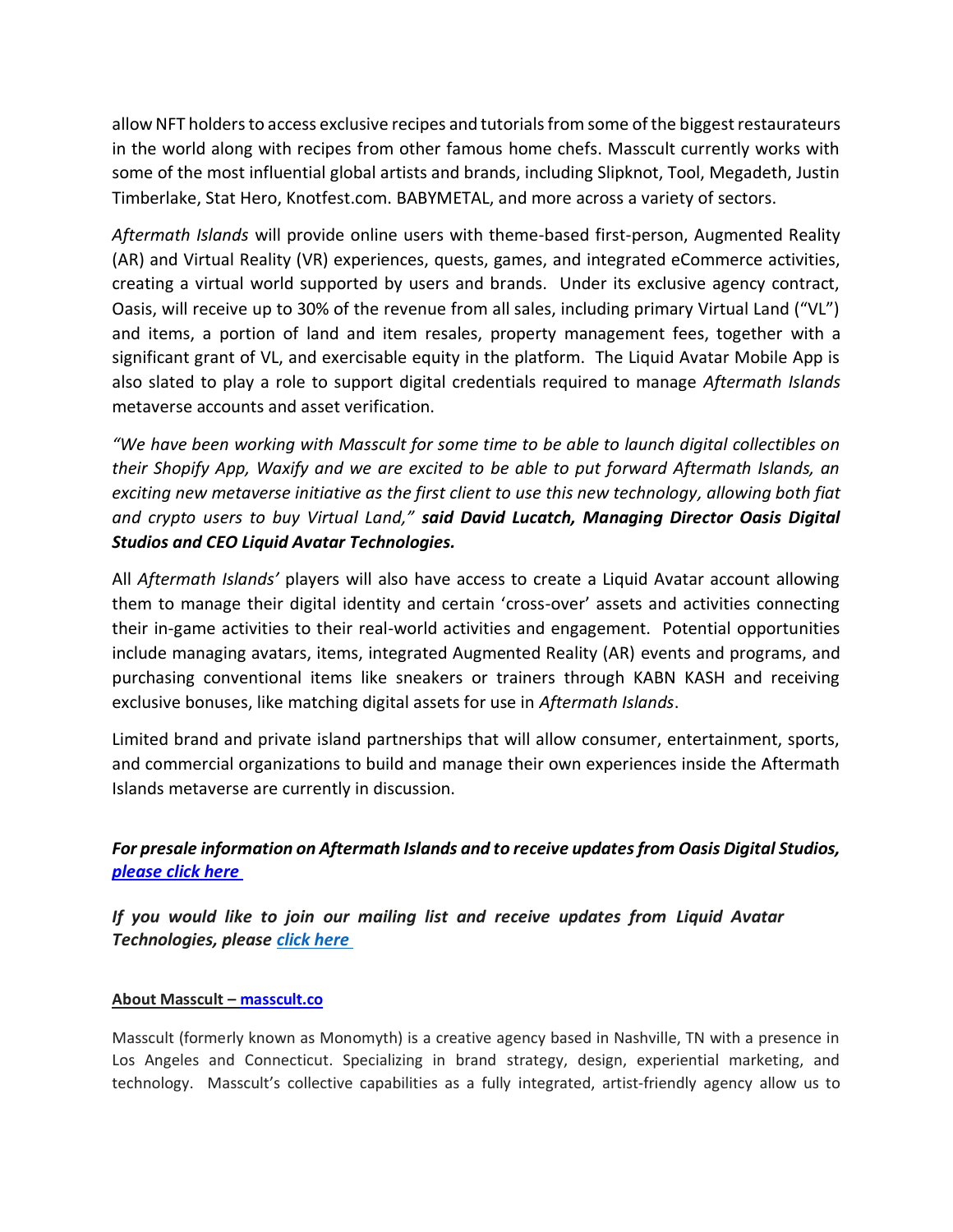service a broad spectrum of industries ranging from entertainment to technology, lifestyle to legacy brands.

The collective Masscult team has been involved in over 1,000 combined projects spanning brand strategy and development, creative, interactive, experiential, marketing, merchandising, product development, the blockchain, and more. Most importantly, we are the cornerstone between all these touchpoints as Masscult sits at the intersection between the brand and the audience to connect all of these dots.

Masscult works with some of the most influential global artists and brands, including Slipknot, Tool, Megadeth, Justin Timberlake, Stat Hero, Aftermath Islands, Knotfest.com. BABYMETAL, and more across a variety of sectors.

As an agency group, Masscult is working on bringing daily sports fantasy app Stat Hero to Wax, and the next drops from Babymetal, Megadeth, the Boys of Summer (the Sandlot cast) amongst others.

#### **About Aftermath Islands – [www.aftermathislands.com](https://aftermathislands.com/)**

Aftermath Islands as first described in the initial whitepaper published in 2017 and then subsequently updated, was based on the premise of a water-world with islands that represented destinations in a global virtual game. Since then, the Aftermath Islands metaverse has evolved and now represents exciting themed based islands, communities, and estates where players can experience a wide range of adventures and opportunities.

In Aftermath Islands' virtual world, users can buy, develop, trade, and sell Virtual Land (VL), property and assets, like buildings, crafted items, transport, and other items all through NFTs, a non-fungible token that represents the ownership of virtual and other assets. Each plot or parcel of VL is unique and owners get to choose what content they want to publish on their VL. This can range from simple scenery and structures to an interactive game, store, warehouse, dwelling, facility, or destination. Users can purchase VL as well as all other goods and services in Aftermath Islands with CREDITS, the current code name for in-game currency, fiat and other authorized currencies, coins, and tokens.

Aftermath Islands is a shared virtual world, much like the Metaverse described by author Ernest Cline in his science-fiction novels *Ready Player One and Ready Player Two*. Expected to launch mid-2022, Aftermath Islands will allow users to connect and interact with each other, create content, craft, participate in activities and quests and play games. Aftermath Islands will have a virtual economy where users can engage in a myriad of in-world economic transactions as well as monetize the content, items, quests, and applications they build.

For more information about Aftermath Islands, please visi[t www.aftermathislands.com](https://aftermathislands.com/)

#### **About Oasis Digital Studios Limited – [www.oasisdigitalstudios.com](https://oasisdigitalstudios.com/)**

Oasis Digital Studios Limited ("Oasis") brings together leading individuals and organizations in blockchain technology, computer graphics, augmented reality, entertainment, art, sports, gaming, music, media, comic book, memorabilia, and pop culture arenas to support the fast-paced and growing digital collectible and NFT marketplace. The Oasis business model is to create storytelling, experiential and collectible partnerships with artists, sports personalities, talent, brands, and commercial enterprises to create digital offerings and digital / physical product programs via digital collectibles and NFTs. Oasis uses multimedia, cinematics, animations, and other techniques to create unique products together with the latest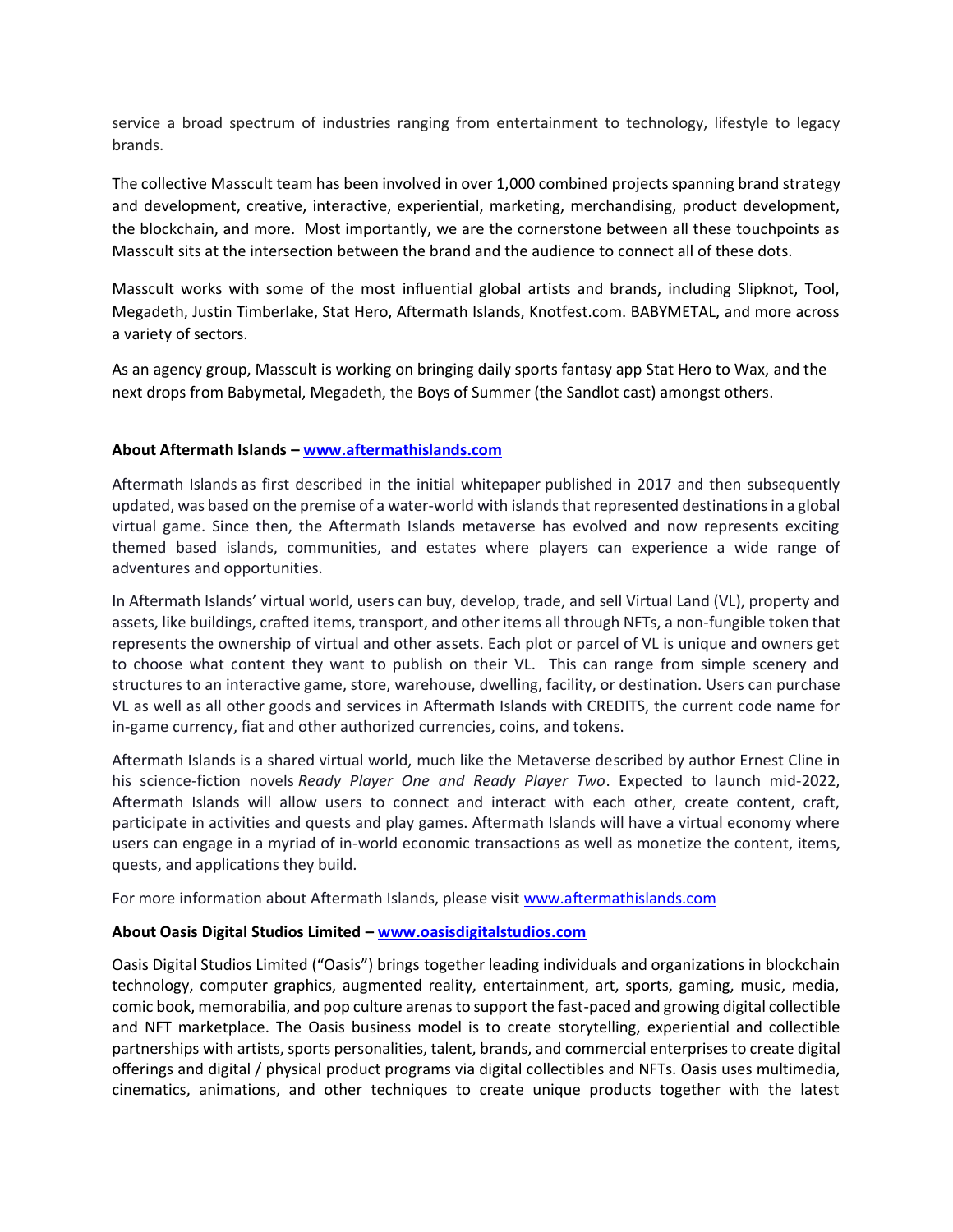Augmented Reality and virtual technologies to tell the Artist and Talent stories providing immersive experiences for Digital Collectibles and NFTs. The Oasis AR Enhanced NFT experience, powered by ImagineAR, will be available exclusively through the Liquid Avatar Mobile App, which features the ability for users to create digital icons that allow them to manage, control and create value from their biometrically verified digital identity, and is available on Google Play and in the Apple App Store.

#### **About Liquid Avatar Technologies Inc. – [www.liquidavatartechnologies.com](http://www.liquidavatartechnologies.com/)**

Liquid Avatar Technologies Inc. focuses on the verification, management and monetization of Self Sovereign Identity, empowering users to control and benefit from the use of their online identity.

The Liquid Avatar Mobile App, available in the Apple App Store and Google Play is a verified Self Sovereign Identity platform that empowers users to create high quality digital icons representing their online personas. These icons allow users to manage and control their digital identity and Verifiable Access and Identity Credentials, and to use Liquid Avatars to share public and permission based private data when they want and with whom they want.

The Liquid Avatar Verifiable Credentials Ecosystem (LAVCE) has been developed to support all participants in a digital credential ecosystem, including the Holder, Issuer and Verifier, using state-of-the-art blockchain and open standards technologies initially as a node on the Indicio Network. The Company is a voting and steering committee member of the Trust over IP Foundation, founding and steering committee member of Cardea, a Linux Foundation Public Health project, member of the Good Health Pass collaborative, DIACC, the Covid Credentials Initiative ("CCI"), The Linux Foundation and a founding member of the Lumedic Exchange.

The Company has a suite of early-stage revenue generating programs that support the Liquid Avatar Mobile App program, including KABN KASH, a cash back and reward program that has over 600 leading online merchants. In Canada, the Company also has the KABN Visa Card, a "challenger financial" platform that allows users to manage and control a range of financial services for traditional and digital currencies. The Company recently announced the upcoming expansion of its prepaid and neobanking program to the USA.

The Company's subsidiary, [Oasis Digital Studios,](https://oasisdigitalstudios.com/) is a creative and development agency that supports a wide range of artists, talent, and enterprises with Non-Fungible Token (NFT) solutions.

Liquid Avatar Technologies Inc. is publicly listed on the Canadian Securities Exchange (CSE) under the symbol "LQID" (CSE:LQID).

The Company also trades in the United States, on the OTCQB under the symbol "LQAVF" and in Frankfurt under the symbol "4T51".

If you have not already joined our mailing list and would like to receive updates on Liquid Avatar Technologies Inc., please [click here](https://hello.liquidavatar.com/liquid-avatar-updates) to join!

For more information, please visit [www.liquidavatartechnologies.com](https://liquidavatartechnologies.com/)

**For further information, please contact:** David Lucatch Chief Executive Officer